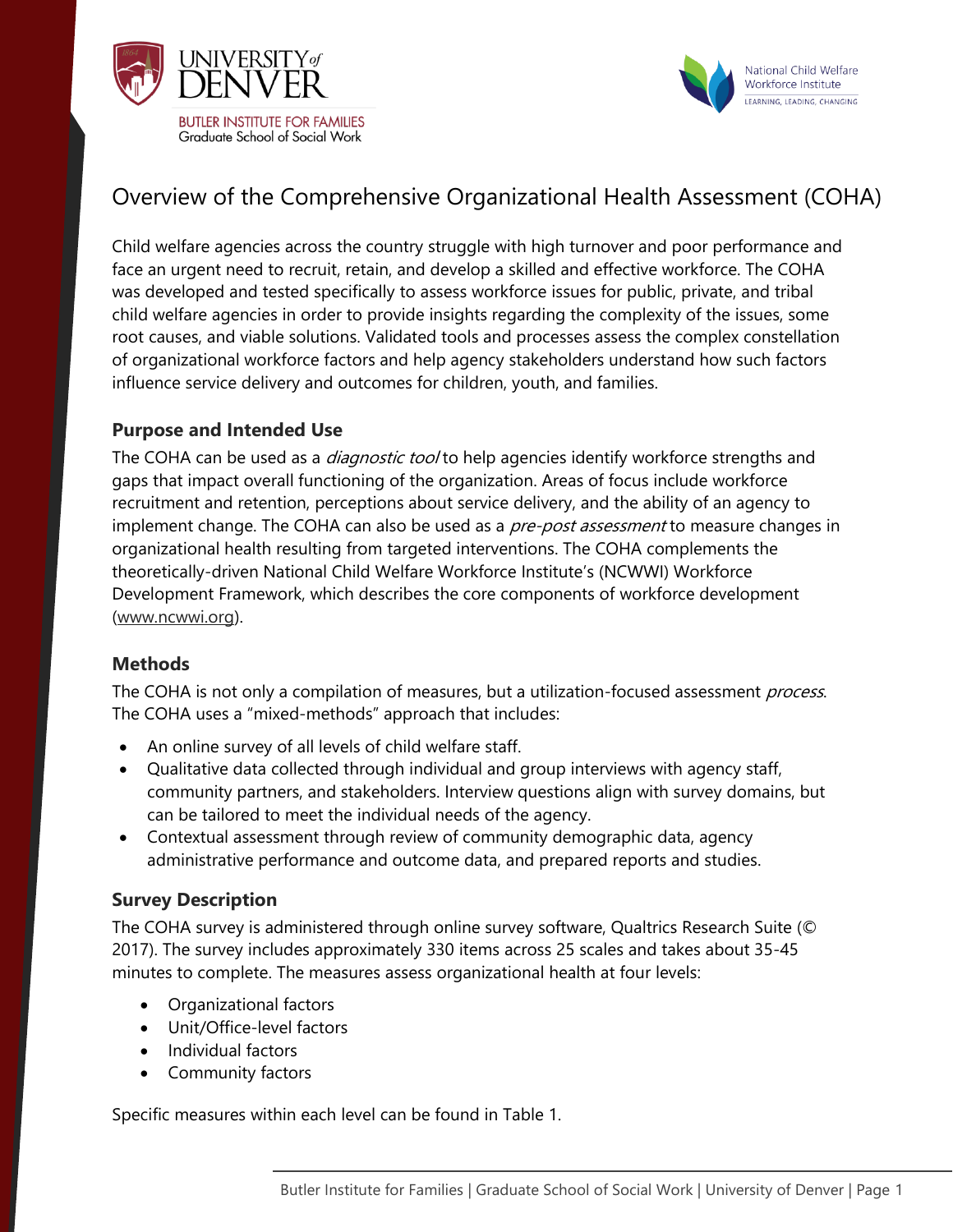



#### **Table 1: Specific Measures by Unit of Analysis**

| <b>Unit of</b><br><b>Analysis</b> | <b>Measure</b>                                                                                                                                                                                     |
|-----------------------------------|----------------------------------------------------------------------------------------------------------------------------------------------------------------------------------------------------|
| Organization                      | Professional development and preparation for work: agency offers adequate<br>preparation for new hires; quality of training and available options; 10 questions                                    |
|                                   | Learning culture: staff improve practice through open and shared learning; 7<br>questions                                                                                                          |
|                                   | Leadership: extent to which leaders are inclusive, value staff development,<br>demonstrate results orientation, and manage change; 20 questions                                                    |
|                                   | <b>Readiness for change:</b> staff are informed and supported in implementing changes; 7<br>questions                                                                                              |
|                                   | <b>Organizational climate:</b> role clarity, role conflict, job importance, job autonomy, job<br>challenge, job innovation, workplace justice, workplace support; 32 questions (4 per<br>subscale) |
|                                   | Workplace prejudice and discrimination: race and ethnicity dynamics in the<br>workplace; 14 questions                                                                                              |
|                                   | <b>Organizational bias:</b> extent to which staff have experienced or witnessed bias at<br>work related to diversity such as age, gender, sexual orientation, etc.; 9 questions + 1<br>open-ended  |
| Unit/Office                       | <b>Physical environment:</b> condition of office and availability of technology and tools<br>needed to do the work; 14 questions $+$ 1 open-ended                                                  |
|                                   | Psychological safety: staff feel safe speaking up and taking risks; 6 questions                                                                                                                    |
|                                   | Job stress: extent to which staff feel stressed by work; 5 questions                                                                                                                               |
|                                   | <b>Peer support:</b> extent to which coworkers offer each other instrumental support; 5<br>questions                                                                                               |
|                                   | <b>Supervisor:</b> supervisor knowledge and support; 8-15 questions, depending on<br>position<br><b>Quality and quantity of supervision:</b> 10 questions                                          |
| Individual                        | <b>Demographics:</b> gender, age, race/ethnicity, education and Work-related questions                                                                                                             |
|                                   | such as years of child welfare experience, caseload, how time is spent each week-<br>admin vs. direct contact; 16 questions                                                                        |
|                                   | Job satisfaction: how engaged in and satisfied with work staff feel; general life<br>satisfaction; 12 questions                                                                                    |
|                                   | <b>Intent to stay:</b> how committed and constrained staff feel to stay at agency; reasons<br>they stay; 5 questions + 5 follow-up                                                                 |